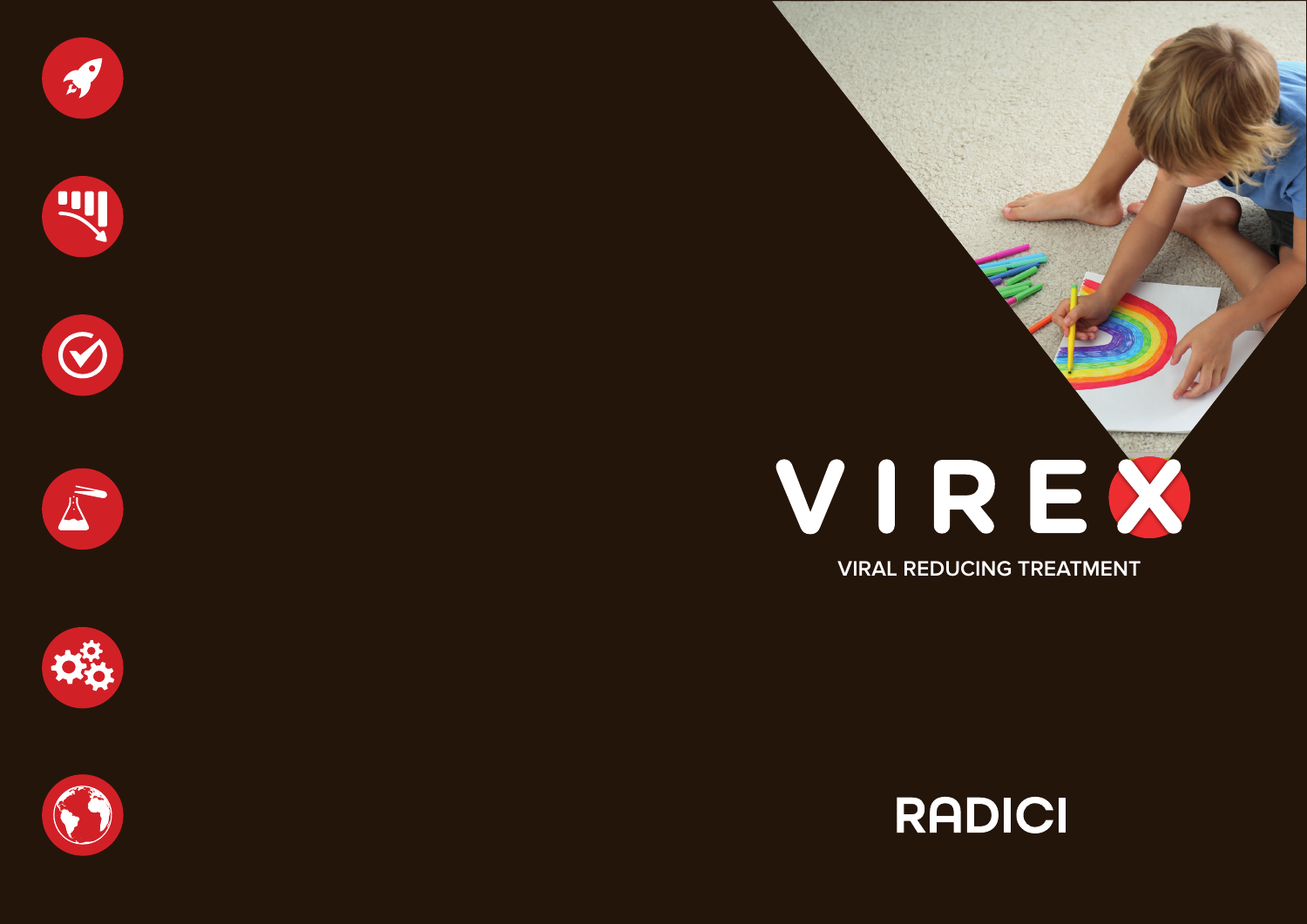**DEVELOPED BY RADICI FOR REDUCING THE VIRAL LOAD OF** 

# **SARS-COV-2**

**AND BLOCK THE PROLIFERATION OF BACTERIA ON TEXTILE FLOORING**

**CERTIFIED BY AN AUTHORIZED LABORATORY ACCORDING TO THE STANDARD ISO 18184:2019**



**99,9% ON NATURAL FYBERS**

**TIL** 

 $\mathcal{L}$ 

**99,4% ON SYNTHETIC FIBERS**

 $\blacktriangledown$ 



### **EFFECTIVENESS TESTED AFTER**

**10 INTENSE WASH CYCLES**

**1825 SUCTION CYCLES**



**CERTIFIED OEKO-TEX CLASSE 1 TO PROTECT CHILDREN & INFANT**



**CERTIFICATE OF BIODEGRADABILITY OECD 209/302B FOR RESPECT THE ENVIRONMENT**



**RADICI**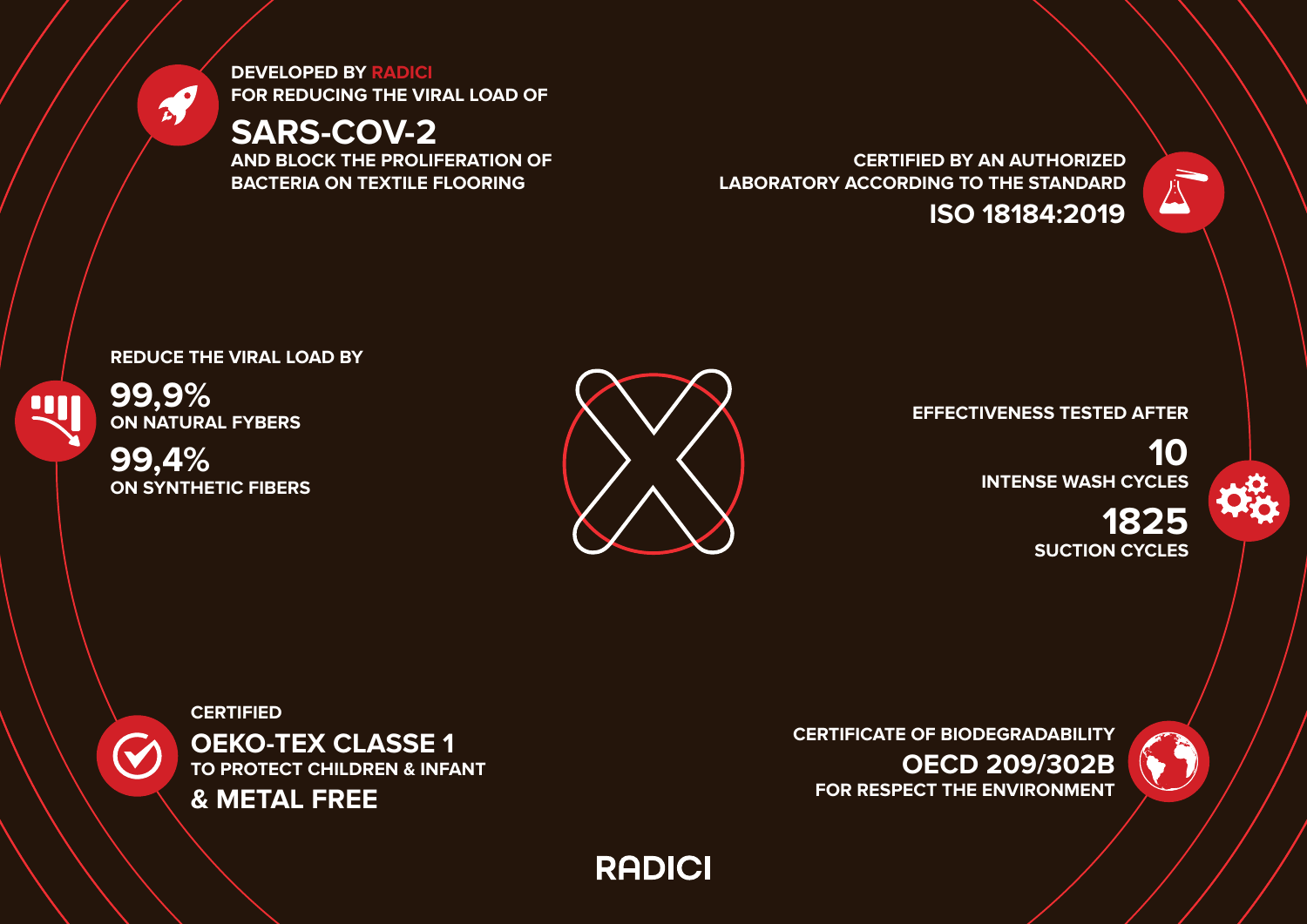**OVER THE PAST FEW MONTHS RADICI HAS DEVOTED MOST OF ITS TIME AND RESOURCES TO FIND SOLUTIONS TO CONTAIN THE SPREAD OF COVID-19**

 $\mathcal{L}$ 

**THE LATEST STUDY INDICATES THAT THE VIRUS IS LESS RESISTANT ON TEXTILE FLOORING THAN ON OTHER SURFACES:** 



**HOWEVER, THIS DATA IS NOT ENOUGH TO ENSURE THE SAFETY OF ITS CUSTOMER AND THEIR GUESTS, THAT'S WHY WE PRESENT YOU VIREX** 



**VIREX IS A TREATMENT CAPABLE OF REDUCING THE VIRAL LOAD BY**





**99,9% 99,4%**

**NATURAL FIBERS SYNTHETIC FIBERS**

**LEAVING UNCHANGED THE TECHNICAL & COMFORTABLE FEATURES OF OUR TEXTILE FLOORING.** 



**THE TREATMENT IS AVAILABLE FOR MOST OF OUR PRODUCTS AND WILL BE CARRIED OUT EXCLUSIVELY IN OUR FACTORY, REPRESENTING AN OUTSTANDING INNOVATION FOR THE ENTIRE FLOORING MARKET.**

**RADICI**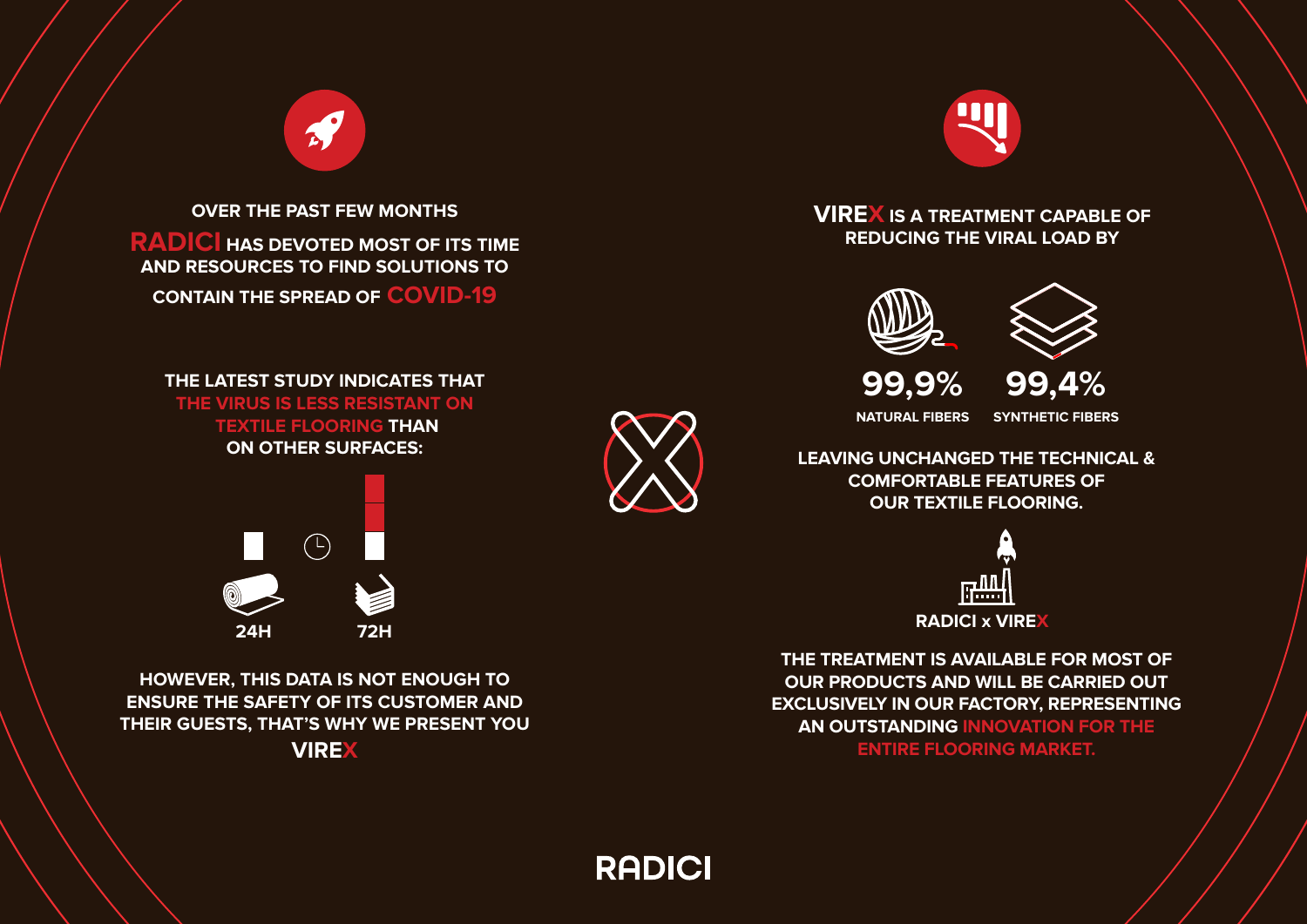

**CERTIFIED BY AN AUTHORIZED** 

**ISO 17025 LABORATORY WHICH TESTED THE EFFECTIVENESS OF OUR TREATMENT ACCORDING TO THE STANDARD**

 **ISO 18184:2019**

**"TEXTILES-DETERMINATION OF ANTIVIRAL ACTIVITY OF TEXTILE PRODUCTS."**



**OUR COMPANY IS CONSTANTLY LOOKING FOR SUSTAINABLE SOLUTIONS THEREFORE VIREX IS A TREATMENT THAT:**

# **DON'T LEACH DON'T MIGRATE IT'S METAL-FREE**

**UNLIKE SILVER-BASED TECHNOLOGIES, VIREX DOES NOT RELEASE METALS INTO WATER AND ISN'T TOXIC.**

> **IT ALSO HAS CERTIFIED OF BIODEGRADABILITY**

**OECD 209/302B** 



**VIREX IS SAFE FOR HUMAN AND RESPECTFUL TOWARDS THE ENVIRONMENT.**

**RADICI** 



**WE WANT TO GUARANTEE SAFETY AND COMFORT FOR EVERYONE ON OUR TEXTILE FLOORING, THAT'S WHY VIREX HAS THE CERTIFICATE**

# **OEKO-TEX CLASSE 1**

**THAT GUARANTEES PROTECTION UP TO INFANTS.**